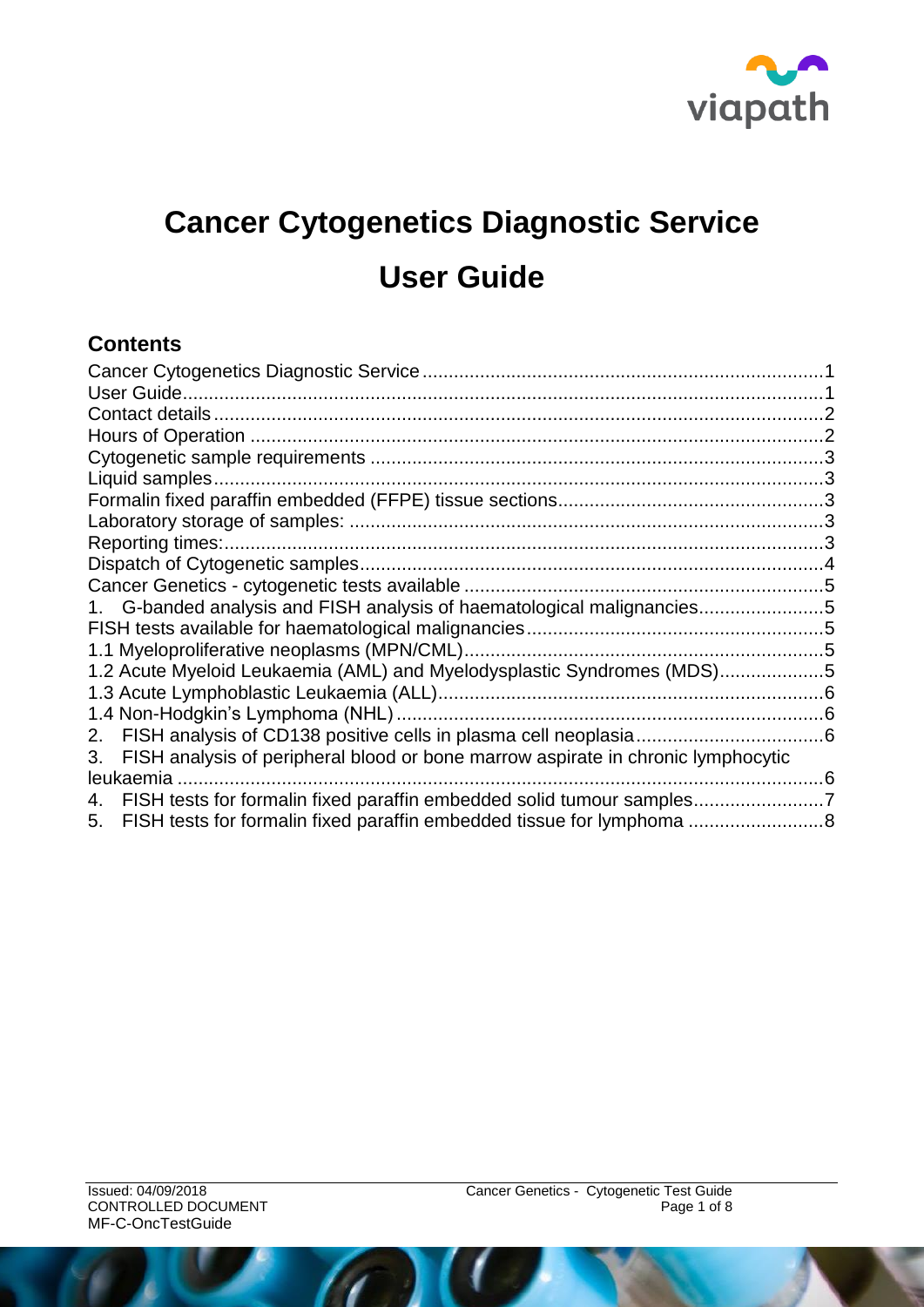

# <span id="page-1-0"></span>**Contact details**

### **Address:**

Genetics Department 5<sup>th</sup> Floor Tower Wing Guy's Hospital Great Maze Pond London SE1 9RT

General enquiries 0207 188 1709

# <span id="page-1-1"></span>**Hours of Operation**

| Monday to Friday       | 9.00am to 5.00pm                                                                                                                                          |
|------------------------|-----------------------------------------------------------------------------------------------------------------------------------------------------------|
| Weekends/Bank Holidays | There is no service at weekends or bank<br>holidays. Samples requiring urgent processing<br>or analysis at these times should be discussed<br>in advance. |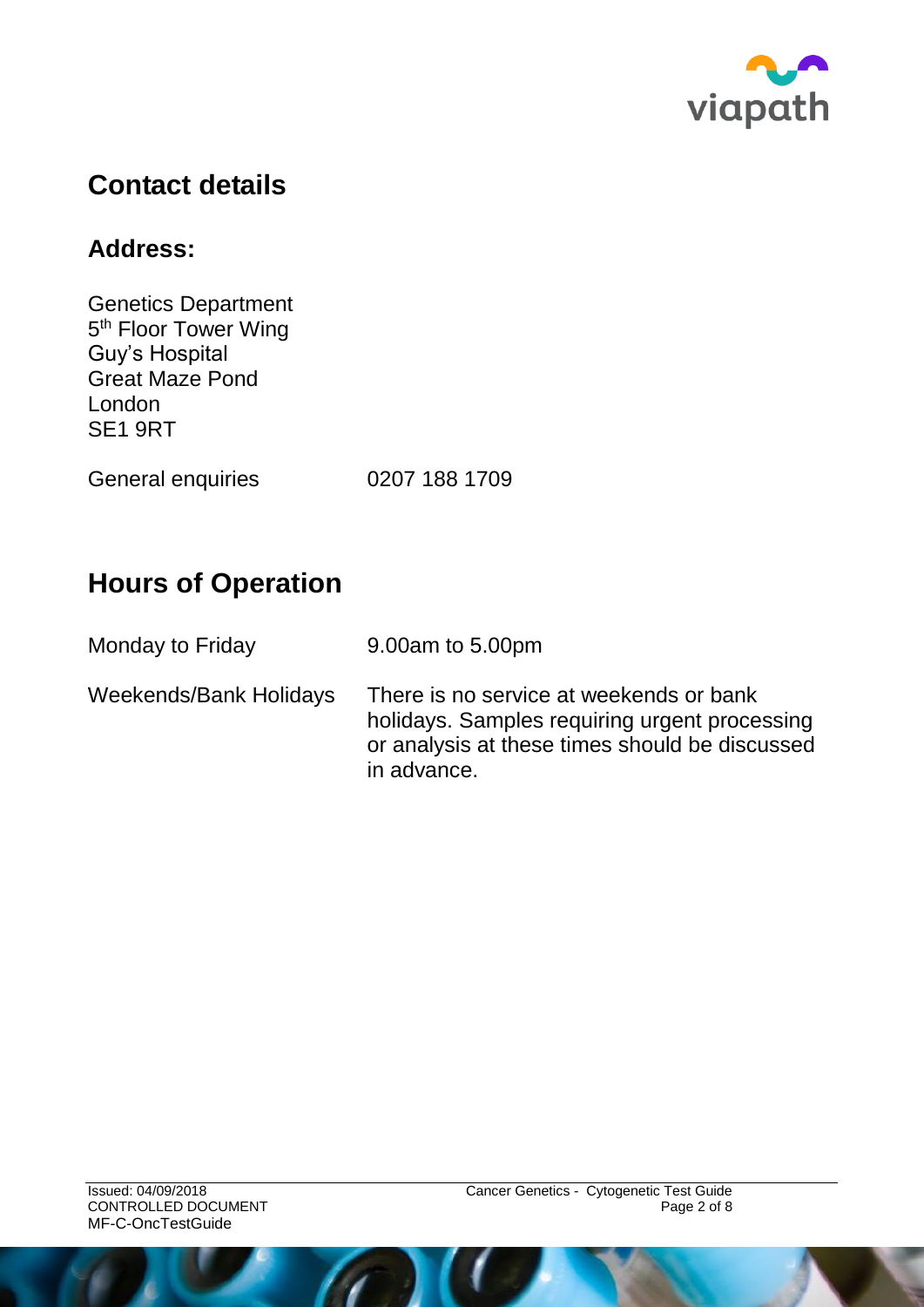

# <span id="page-2-0"></span>**Cytogenetic sample requirements**

# <span id="page-2-1"></span>**Liquid samples**

- Peripheral blood in lithium heparin or bone marrow transport medium.
- All other samples in bone marrow transport medium
	- Do not spin down or freeze samples before sending
	- Samples must arrive within 24 hours
	- Samples not being dispatched the same day as they are taken should be refrigerated overnight at 4°C and sent the next morning
	- Minimum volume as available and dependant on white cell count

### <span id="page-2-2"></span>**Formalin fixed paraffin embedded (FFPE) tissue sections**

- 3-4µm sections on unstained APES slides with appropriate immunohistochemistry (IHC)/H&E slide for correlation
- Please send sufficient slides to enable repeat testing if necessary

#### **Samples for UroVysion FISH assay**

unstained ThinPrep slide

# <span id="page-2-3"></span>**Laboratory storage of samples:**

- Liquid samples are processed and stored as fixed cell suspensions
	- **F** retained for 6 months
- Unused FFPE tissue sections
	- **IHC/H&E** and surplus unstained slides will be returned to the referring centre when the sample has been reported
- Images from G-banded karyotype analysis are stored indefinitely

# <span id="page-2-4"></span>**Reporting times:**

- Urgent: 95% of samples reported within 14 calendar days
- Routine: 95% of samples reported within 21 calendar days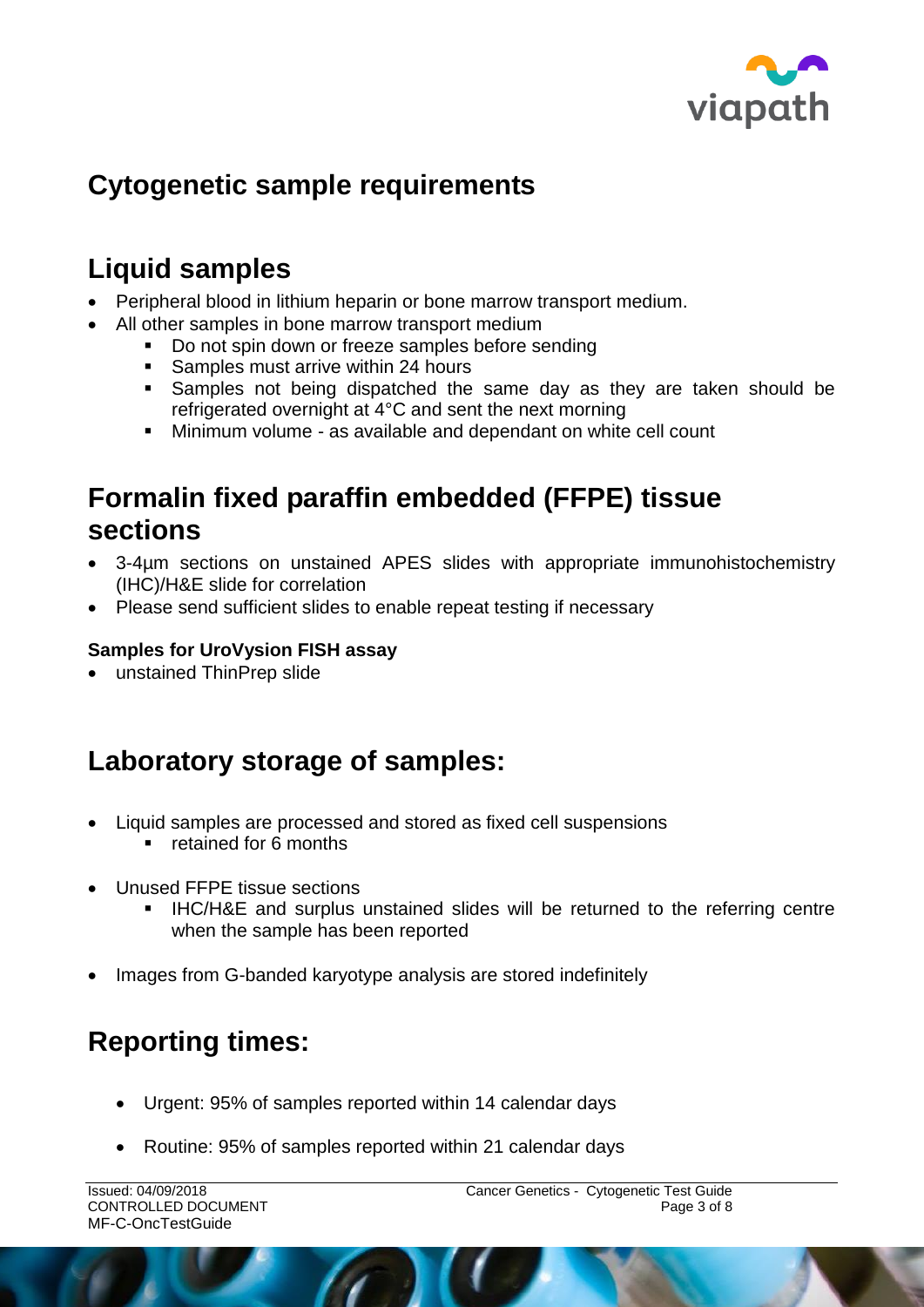

# <span id="page-3-0"></span>**Dispatch of samples**

All slides and liquid samples should be sent by courier to:

Cancer Genetics 5<sup>th</sup> Floor Tower Wing Guy's Hospital Great Maze Pond London SE1 9RT

Please explain to couriers that samples must be brought to the specimen reception at the above address, **not** the main hospital specimen reception.

Paraffin embedded tissue blocks should be sent to Cellular Pathology for sections to be cut and mounted on slides:

Cellular Pathology 2<sup>nd</sup> Floor North Wing St Thomas' Hospital Westminster Bridge Road London SE1 7EH

Please make sure that all samples are sent according to the Transport of clinical Specimens Regulations:

- IATA Packaging Instructions 650 (PI 650) for transport of clinical specimens by Royal Mail or courier require a "Triple Layer" system of packaging, which comprises a primary leak proof receptacle within a secondary leak proof receptacle contained in an outer rigid package.
- There should be sufficient absorbent material between the primary and secondary packing to absorb all liquid and the primary or secondary packing should be strong enough to withstand a 95 KPa pressure differential and to withstand a drop of 1.2 metres.
- The paperwork must be enclosed between the secondary and outer packaging. The package should be clearly labeled Diagnostic Specimen or Clinical Specimen.
- Please ensure all paperwork is accurately completed and contains 3 unique patient identifiers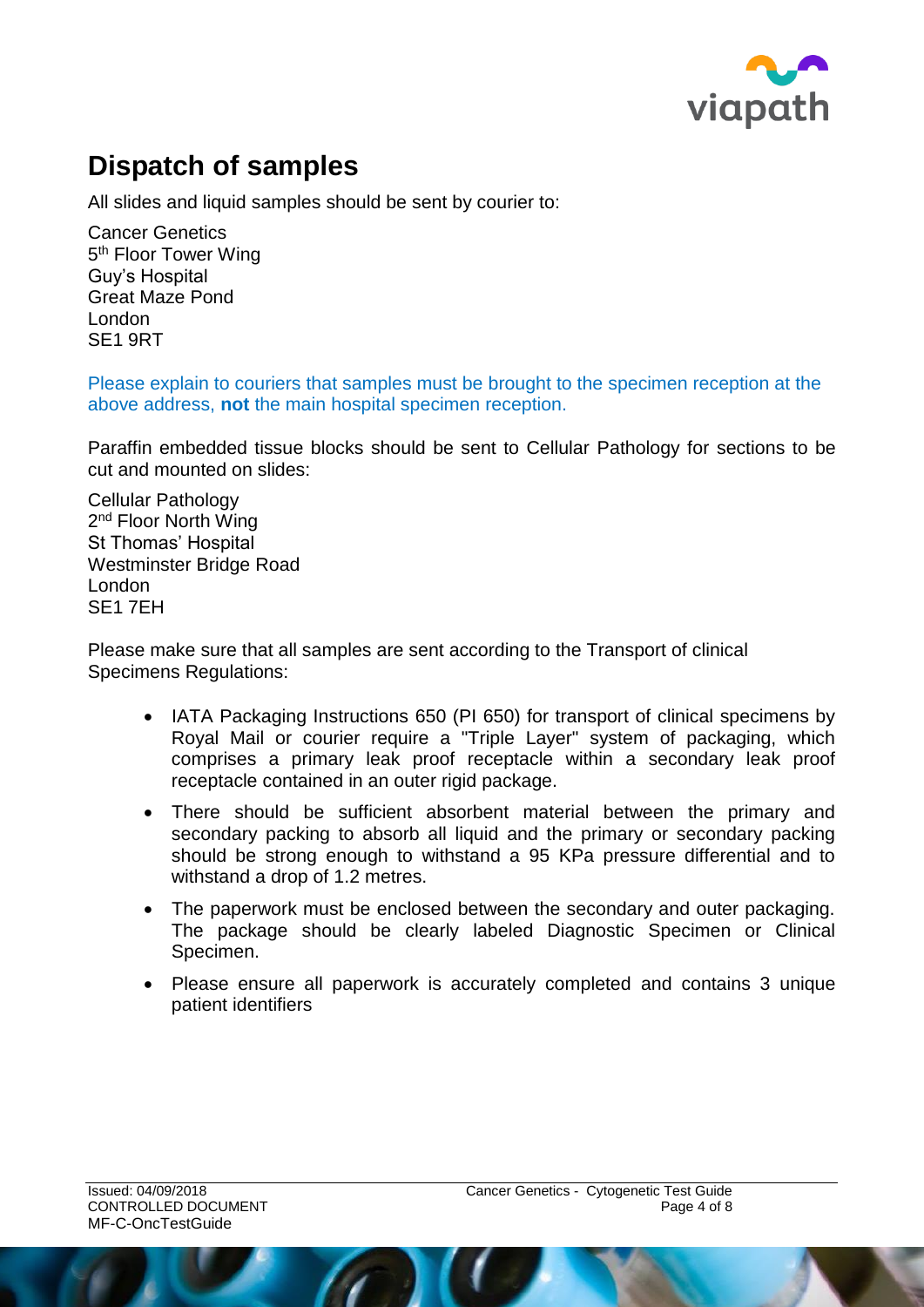

# <span id="page-4-0"></span>**Cancer Genetics - cytogenetic tests available**

### <span id="page-4-1"></span>**1. G-banded analysis and FISH analysis of haematological malignancies**

Sample types: bone marrow, peripheral blood and other fluids which have an involvement with haematological malignancy (e.g. ascetic fluid)

Disease types: Acute myeloid leukaemia (AML) Acute lymphoblastic leukaemia (or lymphoma) (ALL) Chronic myeloid leukaemia (CML) Myelodysplastic syndromes (MDS) Myeloproliferative neoplasms (MPN) Non-Hodgkin's lymphoma with bone marrow involvement

### <span id="page-4-2"></span>**FISH tests available for haematological malignancies**

#### <span id="page-4-3"></span>**1.1 Myeloproliferative neoplasms (MPN/CML)**

| <b>Probe</b>    | <b>Abnormality</b>                | <b>Sub-type of MPD</b>                                                             |
|-----------------|-----------------------------------|------------------------------------------------------------------------------------|
| <b>BCR/ABL</b>  | t(9;22)/var/cryptic/del<br>der(9) | <b>CML/ET</b>                                                                      |
| 4q12 tri-colour | <b>Cryptic 4q12 deletion</b>      | <b>Hypereosinophilic Syndrome</b><br>(HES)/Chronic Eosinophilic<br>Leukaemia (CEL) |
| $PDGFR\beta$    | $5q32-33$                         | <b>MDS/MPD</b>                                                                     |
| FGFR1           | t(8p11;?)                         | 8p11 Myeloproliferative<br>syndrome (EMS)                                          |

#### <span id="page-4-4"></span>**1.2 Acute Myeloid Leukaemia (AML) and Myelodysplastic Syndromes (MDS)**

| <b>Probe</b>                           | <b>Abnormality</b> | <b>Disease/FAB</b>   |
|----------------------------------------|--------------------|----------------------|
| RUNX1/RUNX1T1                          | t(8;21)            | <b>AML M2</b>        |
| PML/RARα                               | t(15;17)           | <b>APL</b>           |
| RARa                                   | t(17;?)            | varAPL               |
| CBF <sub>B</sub> /MYH11                | inv(16)/t(16;16)   | <b>AML M2Eo/M4Eo</b> |
| <b>KMT2A (MLL)</b>                     | 11q23              | AML M4/M5            |
| EGR1/D5S23,D5S721                      | del(5q31)/-5       | AML/MDS/5q- syndrome |
| <b>D7S486/CEP7</b>                     | del(7q31)/-7       | <b>AML/MDS</b>       |
| D20S108                                | del(20q)           | <b>MDS</b>           |
| <b>Chromosome 8 alpha</b><br>satellite | <b>Trisomy 8</b>   | <b>AML/MDS</b>       |
|                                        |                    |                      |
| ETV <sub>6</sub>                       | t(12p13;?)         | <b>AML/MDS</b>       |
| <b>EVI</b>                             | inv(3)/t(3,3)      | <b>AML/MDS</b>       |
| <b>PDGFRß</b>                          | 5q32-33            | <b>CMML</b>          |

MF-C-OncTestGuide

Issued: 04/09/2018 Cancer Genetics - Cytogenetic Test Guide CONTROLLED DOCUMENT **Page 5 of 8**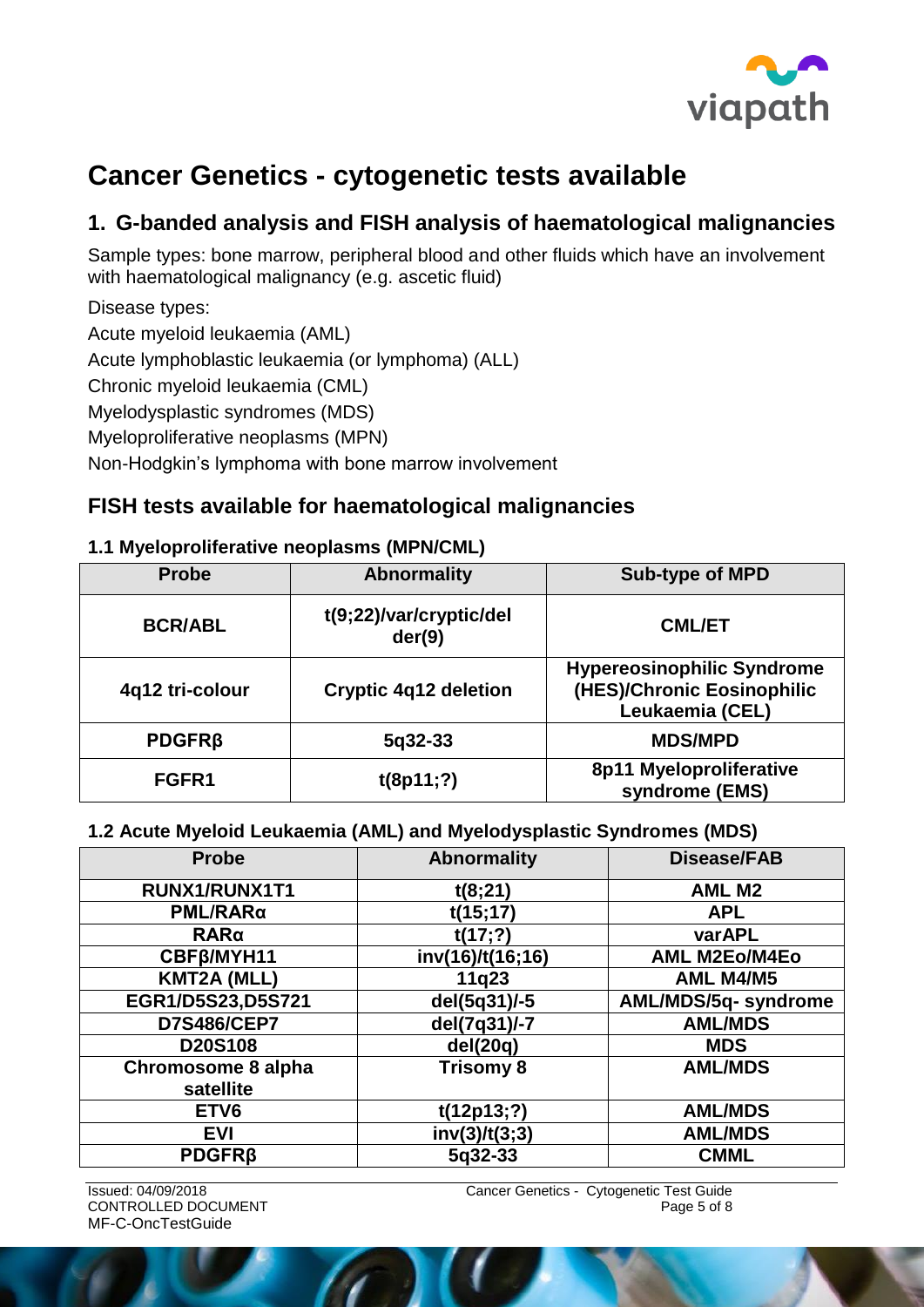

#### <span id="page-5-0"></span>**1.3 Acute Lymphoblastic Leukaemia (ALL)**

| <b>Probe</b>       | <b>Abnormality</b>             |
|--------------------|--------------------------------|
| <b>BCR/ABL</b>     | t(9;22)                        |
| ETV6/RUNX1         | t(12;21)                       |
| <b>KMT2A (MLL)</b> | 11q23                          |
| KMT2A/AFF1         | t(4;11)                        |
| TCF3(E2A)          | t(1;19)/t(17;19)               |
| ETV <sub>6</sub>   | dic(9;12)                      |
| <b>PDGFRß</b>      | PDGFRB (5q32-33) rearrangement |
| 4q12 tri-colour    | PDGFRA (4q12) rearrangement    |
| ABL <sub>2</sub>   | ABL2 (1q25) rearrangement      |

#### <span id="page-5-1"></span>**1.4 Non-Hodgkin's Lymphoma (NHL)**

Please see section 5 below

#### <span id="page-5-2"></span>**2. FISH analysis of CD138 positive cells in plasma cell neoplasia**

| <b>Probe</b>            | <b>Abnormality</b>                 |
|-------------------------|------------------------------------|
| <b>CKS1B/CDKN2C</b>     | 1q21 amplification/1p36 deletion   |
| TP53/ATM                | del(17p) and gain of chromosome 11 |
| DLEU/13q34/CEP12        | del(13q)/-13                       |
| <b>IGH</b>              | t(14;?)                            |
| <b>IGH/FGFR3</b>        | t(4;14)                            |
| IGH/CCND1               | t(11;14)                           |
| <b>IGH/MAF</b>          | t(14;16)                           |
| <b>IGH/MAFB</b>         | t(14;20)                           |
| <b>IGH/CCND3</b>        | t(6;14)                            |
| D5S23,D5S721/CEP9/CEP15 | <b>Hyperdiploidy</b>               |
| (Multi-colour panel)    |                                    |

#### <span id="page-5-3"></span>**3. FISH analysis of peripheral blood or bone marrow aspirate in chronic lymphocytic leukaemia**

| <b>Probe</b>    | <b>Abnormality</b>      |
|-----------------|-------------------------|
| TP53/ATM        | del(17p13)/del(11q22.3) |
| DLEU/LAMP/CEP12 | del(13q)/trisomy 12     |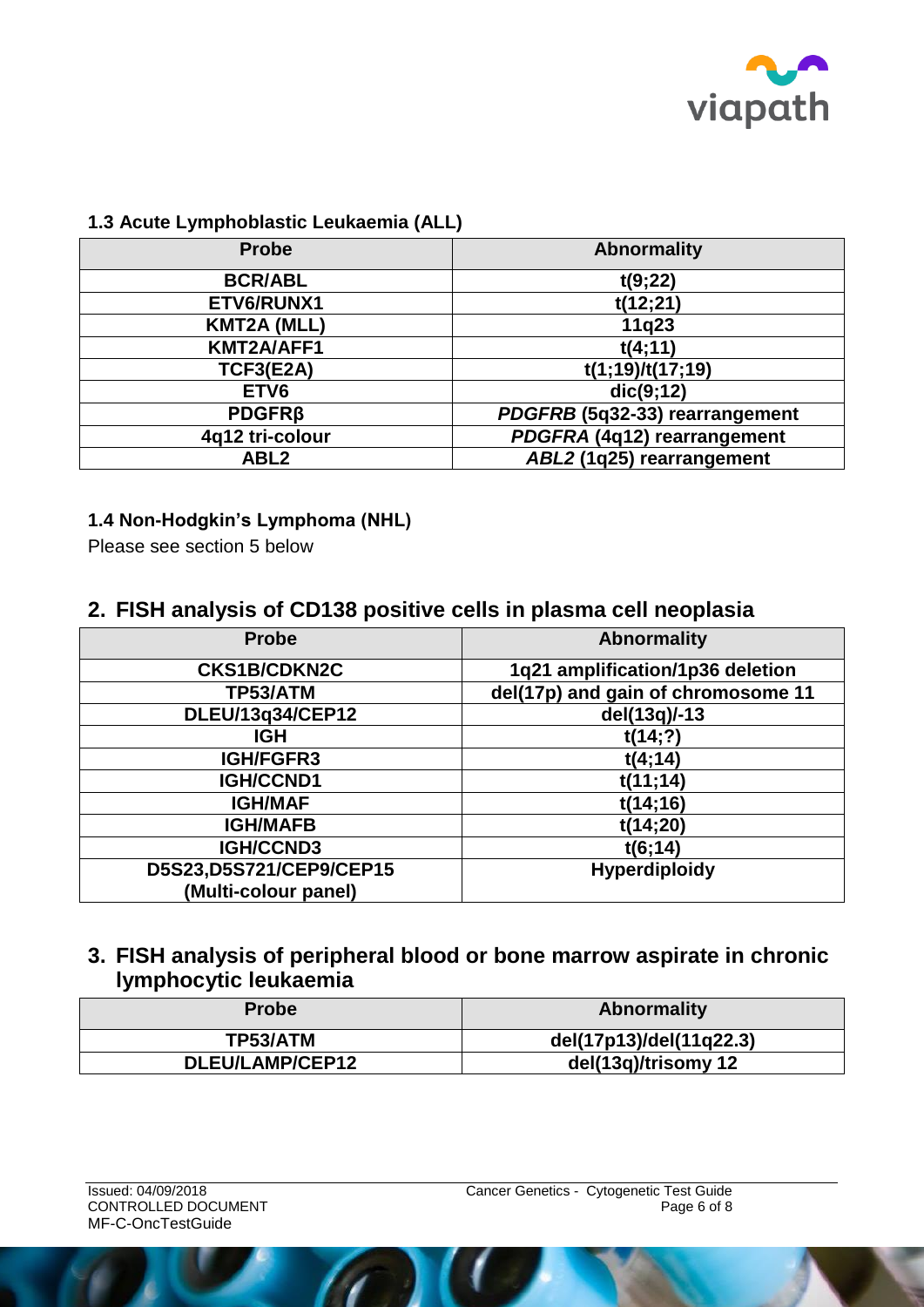

### <span id="page-6-0"></span>**4. FISH tests for formalin fixed paraffin embedded solid tumour samples**

| <b>FISH probe</b>                 | <b>Abnormality</b>                          | <b>Tumour type</b>                                                                                                                       |
|-----------------------------------|---------------------------------------------|------------------------------------------------------------------------------------------------------------------------------------------|
| <b>SS18 (SYT)</b>                 | t(18q11)                                    | <b>Synovial sarcoma</b>                                                                                                                  |
| <b>FUS</b><br><b>CHOP (DDIT3)</b> | t(16p11)<br>t(12q13)                        | Myxoid/round cell liposarcoma (FUS/CHOP)<br>Angiomatoid fibrous histiocytoma (FUS/ATF1)<br>Low grade fibromyxoid sarcoma (FUS/CREB3L2)   |
| FOXO1A (FKHR)                     | t(13q14)                                    | Alveolar rhabdomyosarcoma                                                                                                                |
| <b>EWSR1</b>                      | t(22q12)                                    | <b>Ewings/PNET</b><br>Desmoplastic small round cell tumour (with WT1<br>@ 11p13)<br>Myxoid/round cell liposarcoma (with CHOP @<br>12q13) |
|                                   |                                             | Myxoid chondrosarcoma (with NR4A3 @ 9q22)<br>Clear cell sarcoma (with ATF1 @ 12q13) (salivary<br>hylanizing & odontogenic CCC)           |
| <b>ALK</b>                        | <b>ALK rearrangement</b>                    | Inflammatory myofibroblastic tumour<br><b>NSCLC</b>                                                                                      |
| <b>ROS1</b>                       | ROS <sub>1</sub><br>rearrangement           | <b>NSCLC</b>                                                                                                                             |
| <b>RET</b>                        | <b>RET</b> rearrangement                    | <b>NSCLC</b>                                                                                                                             |
| <b>MET</b>                        | <b>Amplification of</b><br><b>MET</b>       | <b>NSCLC</b>                                                                                                                             |
| <b>MYB</b>                        | $t(6,9)(p22-23,p23-2)$<br>4)                | <b>MYB-NFIB</b><br>Salivary and other adenoid cystic carcinoma                                                                           |
| <b>MAML2</b>                      | t(11;10)(q21;p13)                           | CRTC1(MECT1)-MAMML2<br>Salivary mucoepidermoid carcinoma                                                                                 |
| ETV <sub>6</sub>                  | t(12;15)(p13;q25)                           | ETV6-NTRK3<br>Mammary analogue secretory carcinoma                                                                                       |
| HER <sub>2</sub>                  | <b>Amplification of</b><br>HER <sub>2</sub> | Invasive carcinoma of the breast                                                                                                         |
|                                   |                                             |                                                                                                                                          |

CONTROLLED DOCUMENT MF-C-OncTestGuide